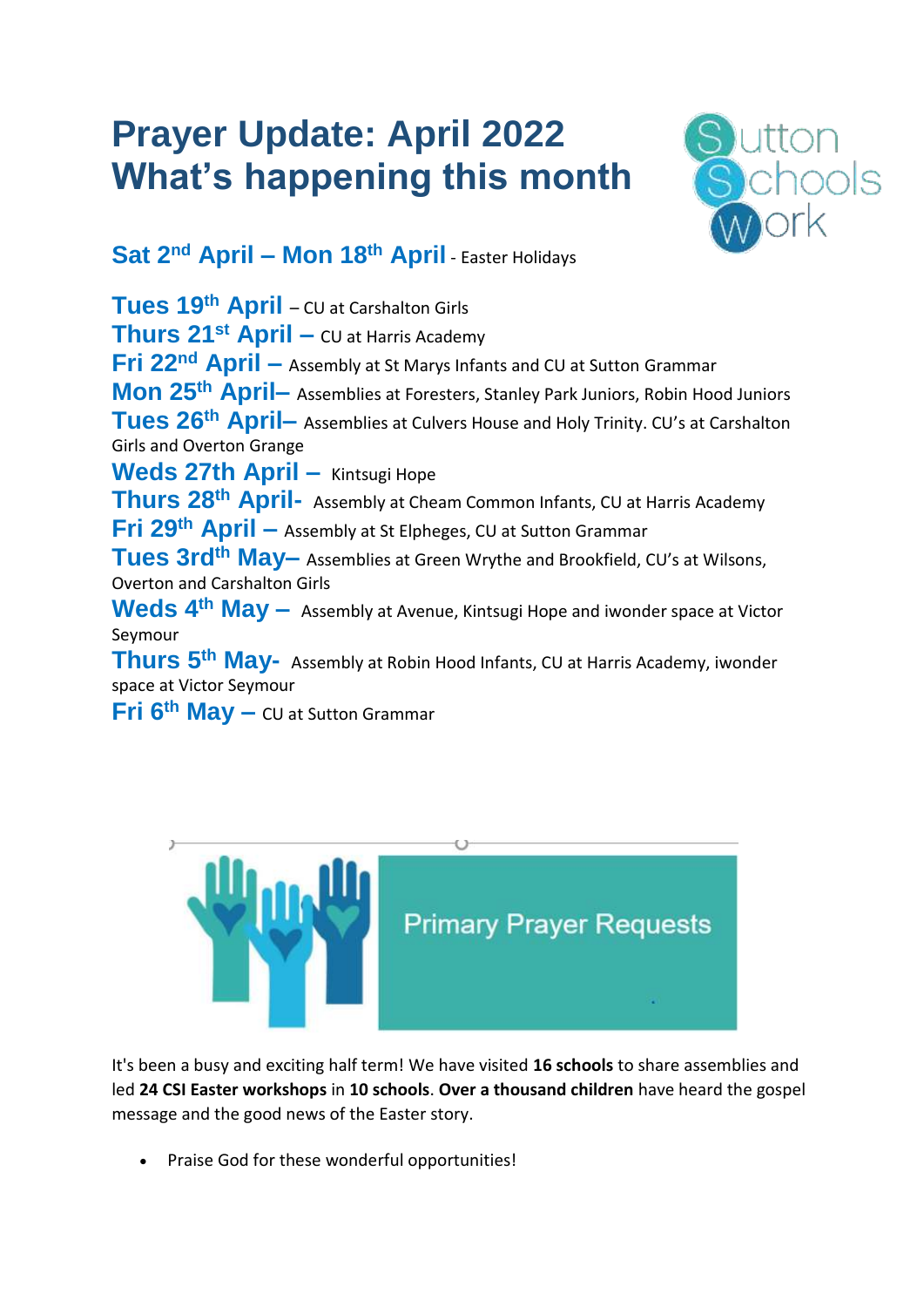Please pray for God to move in the hearts of the children and staff we have had contact with.

As we look towards the summer term, we have **39 assemblies** already booked in at **30 schools**. Several schools have been back in contact since Covid; we are looking forward to visiting these schools again.

There are still 14 schools in Sutton who do not currently have bookings with us.

Over 1400 children witnessed the Easter story at the Easter Experience this year. We praise God for this wonderful privilege and opportunity!

- Please pray that the seeds which were planted and the seedlings which are already growing will be watered and continue to grow!
- Please pray for opportunities for these children to hear more about our wonderful God and how much He loves them.

As we move into the Summer term, more schools are booked in for RE days and iwonder spaces, including some schools which we haven't visited since before the pandemic.

- Please pray that these days will be fun and memorable for the children, and that it will be a chance for them to engage meaningfully with the gospel.
- Please pray for Sarah Skinner as she returns to work after her maternity leave, and that the transition will be smooth for her and her family



**New Schools -** Please pray for the Schools that we currently don't work in, that they will open their doors up to us so that we can share the love of God with more young people in Sutton.

**Christian Unions -** We praise God for the CU groups that we run or support, and for the conversations we have been having with the students. We really look forward to supporting some new CU groups in the new term.